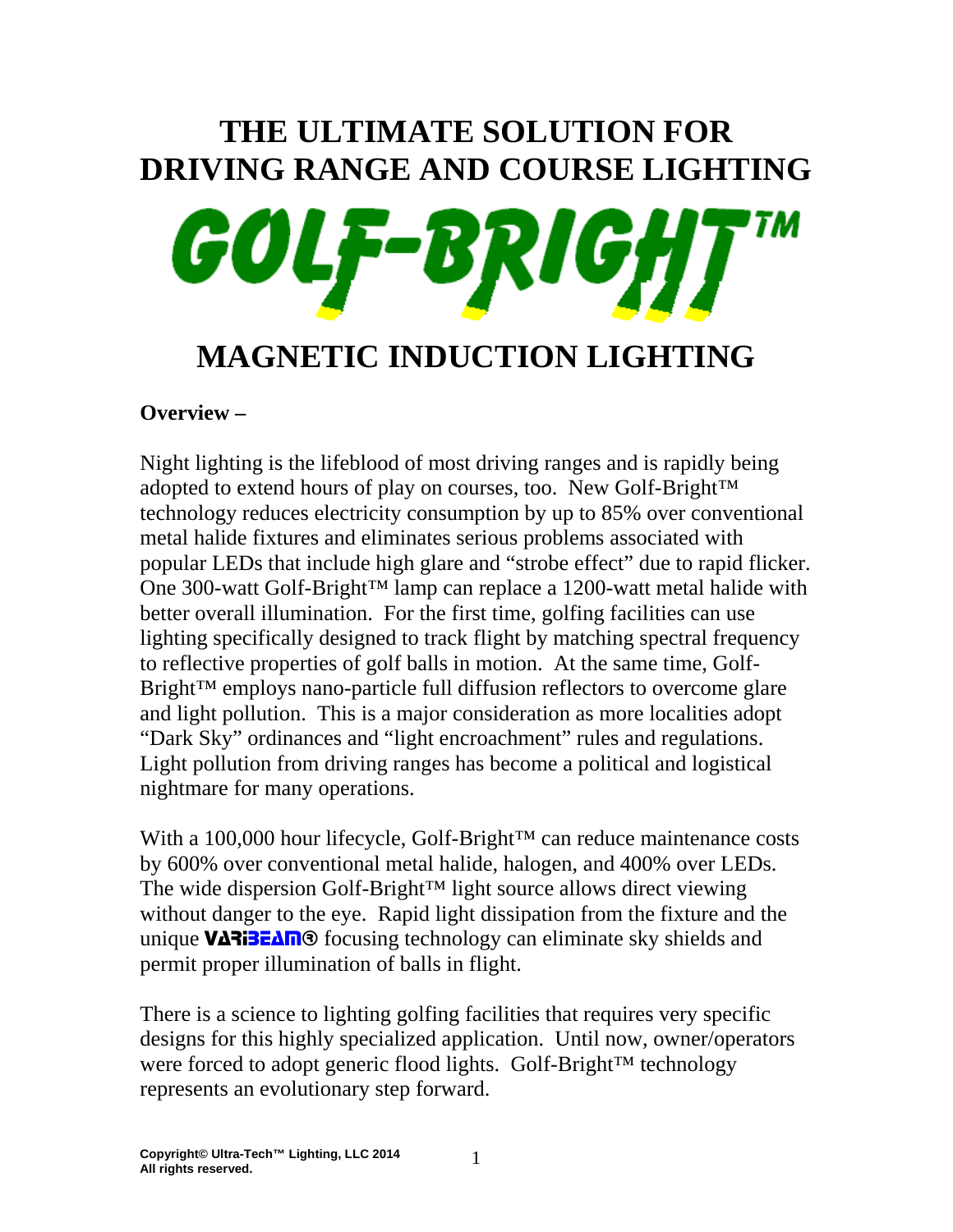#### **The Science of Golf Lighting –**

Resolving a fast-moving small white ball against a dark sky requires very specialized lighting that is absent from driving ranges and evening courses. The most frequent complaint customers express about nighttime golf is that they can't see the ball. If you can't see the ball, the experience is wasted. The objective is to provide the best visual tracking using the *least amount of light*. Golf-Bright™ lighting systems are specifically designed to solve modern lighting challenges that include Dark Sky compliance, high energy efficiency, low maintenance, and maximum visual results.

Key elements include:

- ♦ Spectral output and Color Rendition Index (CRI)
- $\triangleleft$  Light distribution
- ♦ Light diffusion
- $\blacklozenge$  Flicker (strobe effect)
- $\triangle$  Energy efficiency
- ♦ Life cycle
- ♦ Hazardous materials (haz-mat) exposure

#### **Spectrum –**

The fact is that all current golf range lighting is generic. This means that non-specific conventional high intensity discharge (HID) flood lights are used. These include metal halide, high pressure sodium, mercury vapor, and halogen. Driving range lighting is

usually generic flood lighting consisting of 1000-watt to 1500-watt metal halide fixtures. These lamps are extremely hot and emit a high spectral bias in the upper red and ultra-violet ranges. The spectral bias does not emphasize colors that are most sensitive for the human eye. Light produced in the high sensitivity range is referred to as "visually effective lumens" (VELs). This means that despite high light levels (lux output), the actual visual experience is limited.



The human eye sees in a very narrow band of the electromagnetic spectrum from



approximately 420 nanometers (nm) to 750nm. Within this range, maximum sensitivity begins near 520nm and extends to 650nm. An object's color is determined by the light spectrum it reflects. Thus, green grass will reflect green light in the range from 540nm to 560nm. The two reflective extremes are black that absorbs all wavelengths and white that reflects all wavelengths. For a driving range or golf course, we deal with a white ball arcing into a black sky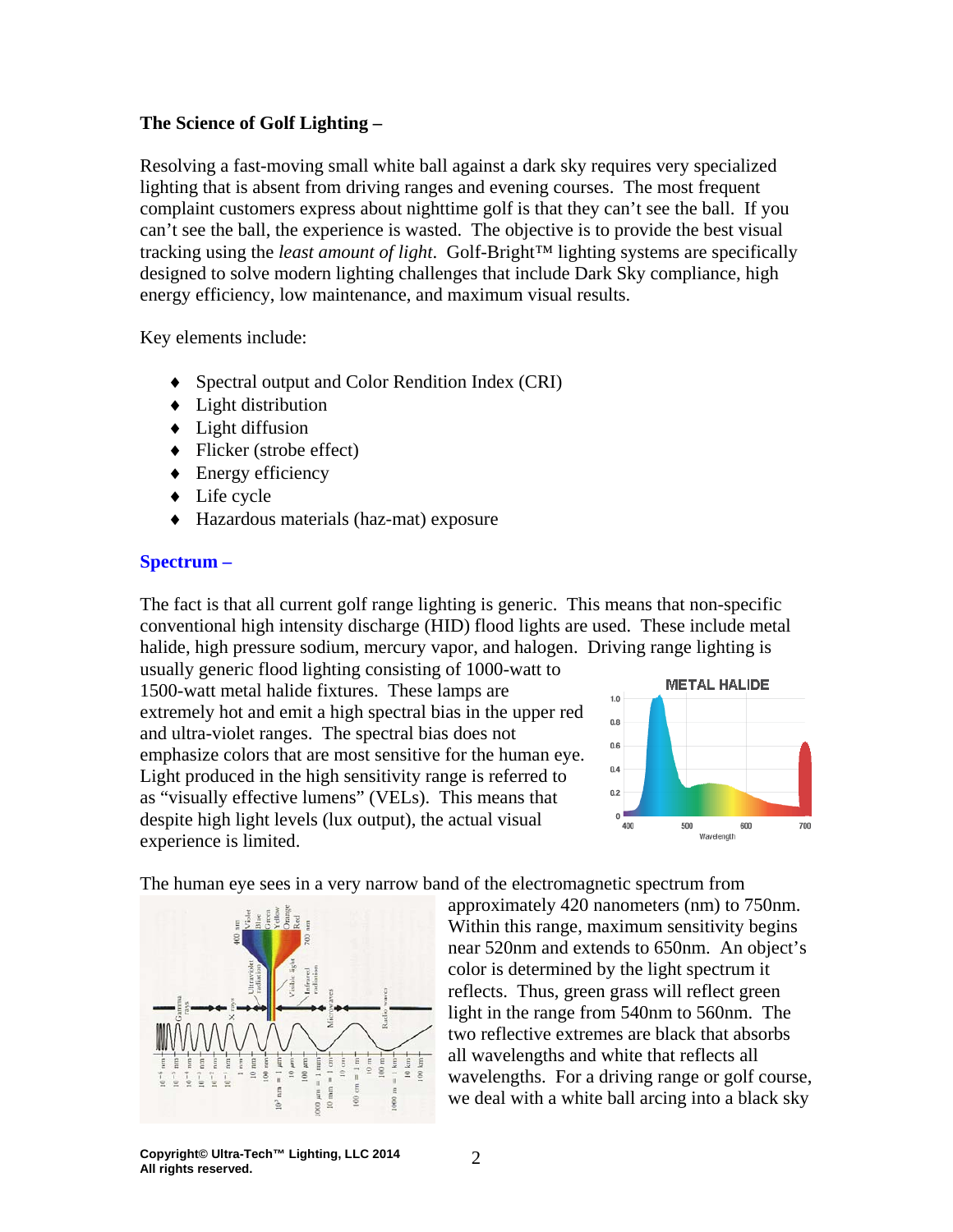and falling to a green surface. The right light for illuminating this activity must produce a high contrast between the white golf ball in flight and the dark sky. It should also contrast the ball against the grassy surface when it lands. A generic HID lamp will not produce optimum results and new LEDs are also subject to spectral bias that is not appropriate for the golfing application.

All lighting is measured for intensity and "color temperature." Intensity is the number of lumens while color is the spectral hue. In lighting, color temperature is measured in Kelvin and has a highly technical foundation. In simple terms, higher Kelvin produces a "cooler" or more whitish light. Lower Kelvin is considered "warmer" or more orange. In addition to these measurements, light can be monochromatic if it displays a high spectral bias in a narrow range like the orange light produced by sodium lamps. Golf-Bright™ lighting uses a proprietary spectrum that accentuates golf balls while in flight and when resting on the green landing surface. As the Kelvin diagram illustrates, ideal color rendition should be between 6,000K and 10,000K.



Typical golf range lighting using metal halide falls below 5,000K. LEDs can be as high as 6,500K, but LED floodlights are usually between 4,500K and 5,000K. By comparison,  $G$ olf-Bright<sup>™</sup> ranges above 10,000K with particular emphasis in the green/yellow output with a fluorescing component in blue as well. It is a very white light associated with bright sunlight from the northern exposure in the northern hemisphere.

The Golf-Bright™ spectrum uses very precise **LUMENTEC®** tuning to achieve an



astounding contrast. Golf balls have the resolution of "tracer bullets" without the trail. The frequencies match spinning properties and the light uniquely reflects from the surface contours. When using LEDs, the same trajectory and ball will appear to have more than one location due to strobe effect. This can confuse perception of the flight and lose the location. As a golf ball spins, the

indentations can reflect light from changing angles at the rate of spin. With conventional lighting and LEDs, the reflection can cause the ball to appear blurry.

Golf-Bright<sup>™</sup> fixtures have a very high color rendition index above 95. This means colors appear truer and are more easily distinguished. By comparison, metal halide lamps and LED floods may have up to 80 CRI. Sodium registers less than 50 CRI. This is an important consideration for achieving color contrast between the golf ball and surrounding areas. The high Golf-Bright™ CRI makes range markers more visible and identifiable.

### **Distribution and Diffusion –**

One of the most important considerations for golf illumination is the ability to evenly distribute and diffuse light from the source. To achieve these mutually beneficial goals,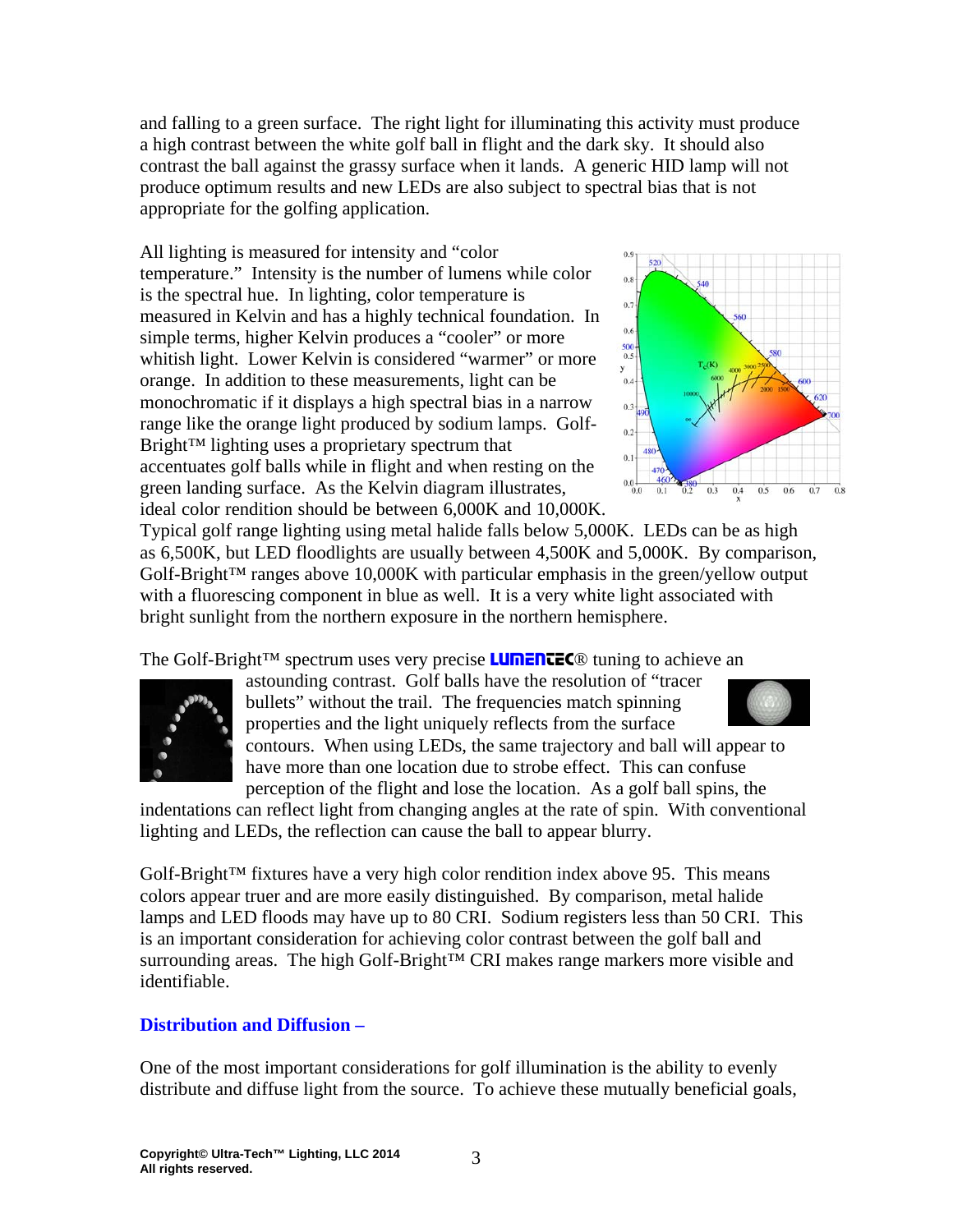**Copyright© Ultra-Tech™ Lighting, LLC 2014 All rights reserved.** 4

Golf-Bright™ technology uses a nano-particle reflective coating with an index exceeding 90. The millions of nano-particles are aligned to diffuse light rather than create a directly focused beam like standard floodlights. The result is even light distribution across the intended target. Equally important, diffused light dissipates with distance to

avoid light encroachment. The fully diffused Golf-Bright™ illumination carries to the end of the field, but quickly fades with distance. This allows Golf-Bright<sup>™</sup> technology to comply with Dark Sky ordinances. The nano-particle reflector also increases lumen output from fixtures by up to 20%.

Golf-Bright™ fixtures incorporate an ingenious focusing technology called VARIBEAM® that changes the focal length of the fixture and eliminates the need for sky glow shields. The bulb mounting and interior reflector can be moved within the lamp housing to change the angle of light distribution while eliminating glare from the leading edge of the fixture. Thus, the lamp housing acts as its own sky glow shield. At the same time, VARIBEAM<sup>®</sup>

permits light to extend upward along the ball trajectory. When sky glow shields are used with conventional floodlights, the illumination field is truncated causing lost vision. Typically, driving range lights are pointed downward in addition to having shields. This has the effect of intensifying light at the tee and dropping the field of view within a very short distance… a low as 50 yards. This type of lighting

may be sufficient for ground illumination, but it fails to address the way ball sports are played. Conventional floodlights with shields cause problems for baseball and even football because the sky view is eliminated or highly compromised. For driving ranges, shielded lights can distort the ball appearance by bottom lighting. Half of the image disappears because of the angle of the shielded light.

> Golf balls travel fast. The typical drive off a tee travels between 60mph and 150mph, with maximum measurements as high as 200mph. The highest theoretical velocity is estimated at 211mph and depends upon all the components from the driving force to the ball composition and construction and even wind velocity and altitude. As the ball arcs from the tee, it gains altitude that is

> > light rays shining

often beyond the illumination field. This is more the case when sky shields are used to prevent light from migrating upward. The result is that the ball disappears from the visual scope.

Golf-Bright™ illumination leaves the leading edge of the fixture and immediately spreads out. The further the spread, the greater the diffusion. The VARIBEAM® adjustment allows you to control the amount of light and distance it will travel. When properly adjusted, Golf-



eflected rays

scatter  $\sim$ directions



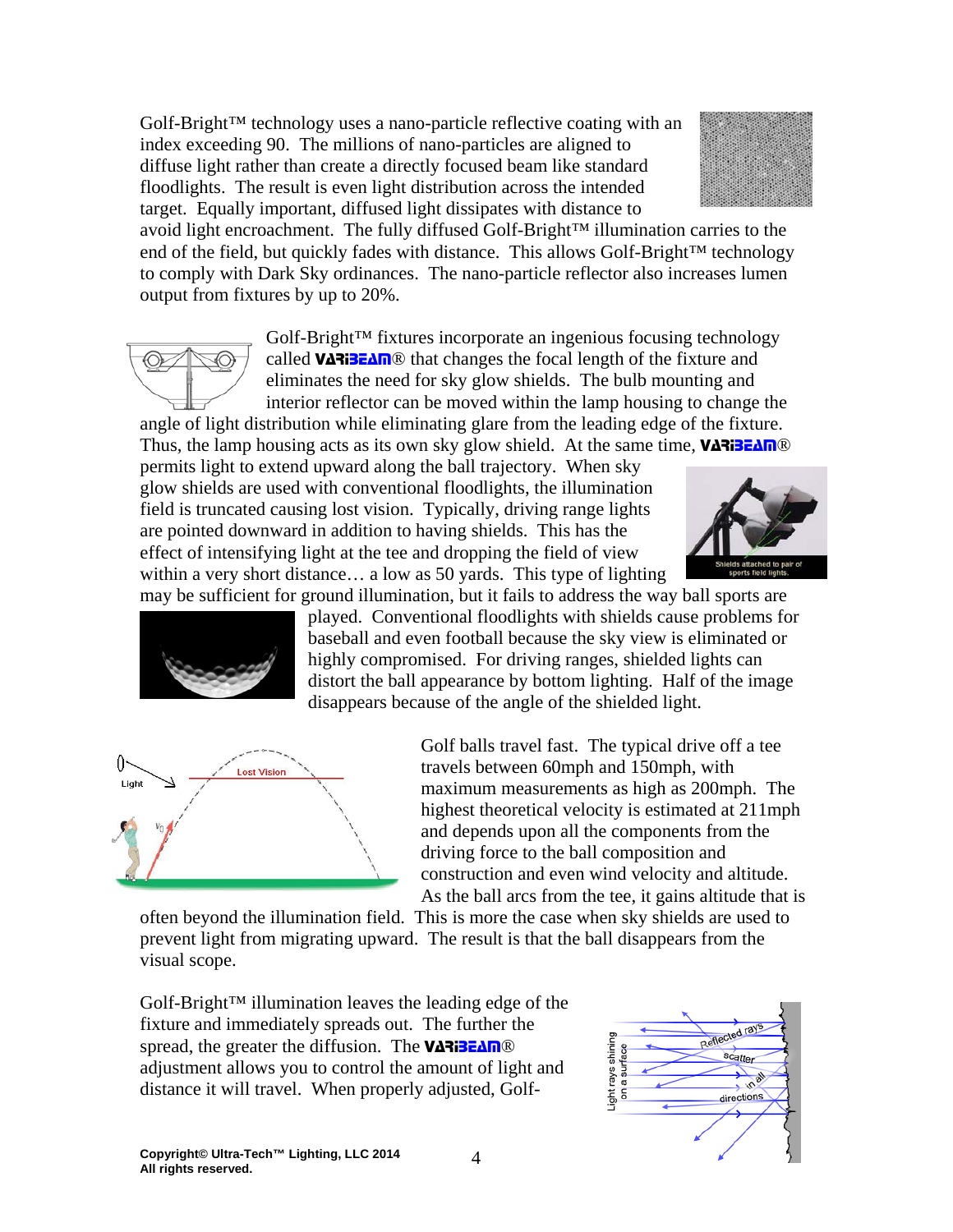Bright™ imitates diffused daylight. Keep in mind that sunlight is the ultimate diffused light source. During the day, entire areas are indirectly illuminated by reflected and diffused sunlight. Rays are scattered in all directions after bouncing off multiple and varied surfaces with different reflective properties. This is how Golf-Bright™ technology achieves maximum effectiveness with less power and glare. Diffused light provides uniformity while having the added advantage of controlled dissipation. This means that a field of diffused Golf-Bright™ lighting can be created to illuminate within the intended area (property line). As light moves away from the intended site, it quickly fades to avoid disturbing neighboring properties.

In addition to diffusion technology, the Golf-Bright™ bulb has a large footprint which means that the light source is less concentrated at the source. This is an important feature because it allows the fixture geometry to disperse light more effectively. While the lumen output is



high, you can look directly at a Golf-Bright™ fixture without the discomfort you would experience when viewing a metal halide lamp. High intensity light sources like HID and LED can cause eye damage as well as discomfort.

### **Intensity and Glare –**

In the May 13, 2013 edition of *Live Science,* Assistant Editor Marc Lallanilla reported on the research of Dr. Celia Sánchez-Ramos of Complutense University (Madrid, Spain)



regarding potential dangers of directly viewing unshielded LED lighting. Simply put, the intense concentrated light of LEDs can permanently damage the retina, causing blind spots and color desensitivity. As the installed base of LEDs rapidly expands, more and more emphasis is being placed upon health risks associated with

directly viewing LEDs. In fact, the problem has become sufficiently serious for CREE, one of the largest LED lighting manufacturers, to issue its own warning white paper.

The high glare and intensity of LED flood lighting is not good for driving ranges and courses. Aside from dangers to the eye, LEDs generate narrow focal patterns and infringe upon neighboring properties. The light cannot be as easily controlled to avoid light pollution. While some facilities have installed LED lighting, the facility managers now face a tradeoff between their energy efficient LED fixtures and potential liability associated with *eye-damage claims.* There is concern that children may fixate on outdoor LED lighting, causing serious permanent retinal damage. The most serious problem stems from high intensity ultraviolet and near-ultraviolet light as well as the small footprint of individual LED components. The uneducated public may have a propensity to admire an LED fixture. In the process, eye damage can occur.

#### **Flicker and Strobe Effect –**

One of the greatest lighting challenges deals with mid-frequency flicker. Because we use alternating current (AC) in the United States, conventional lighting experiences fluttering at the same frequency as the electric cycle or hertz. This results in a 60 cycles per second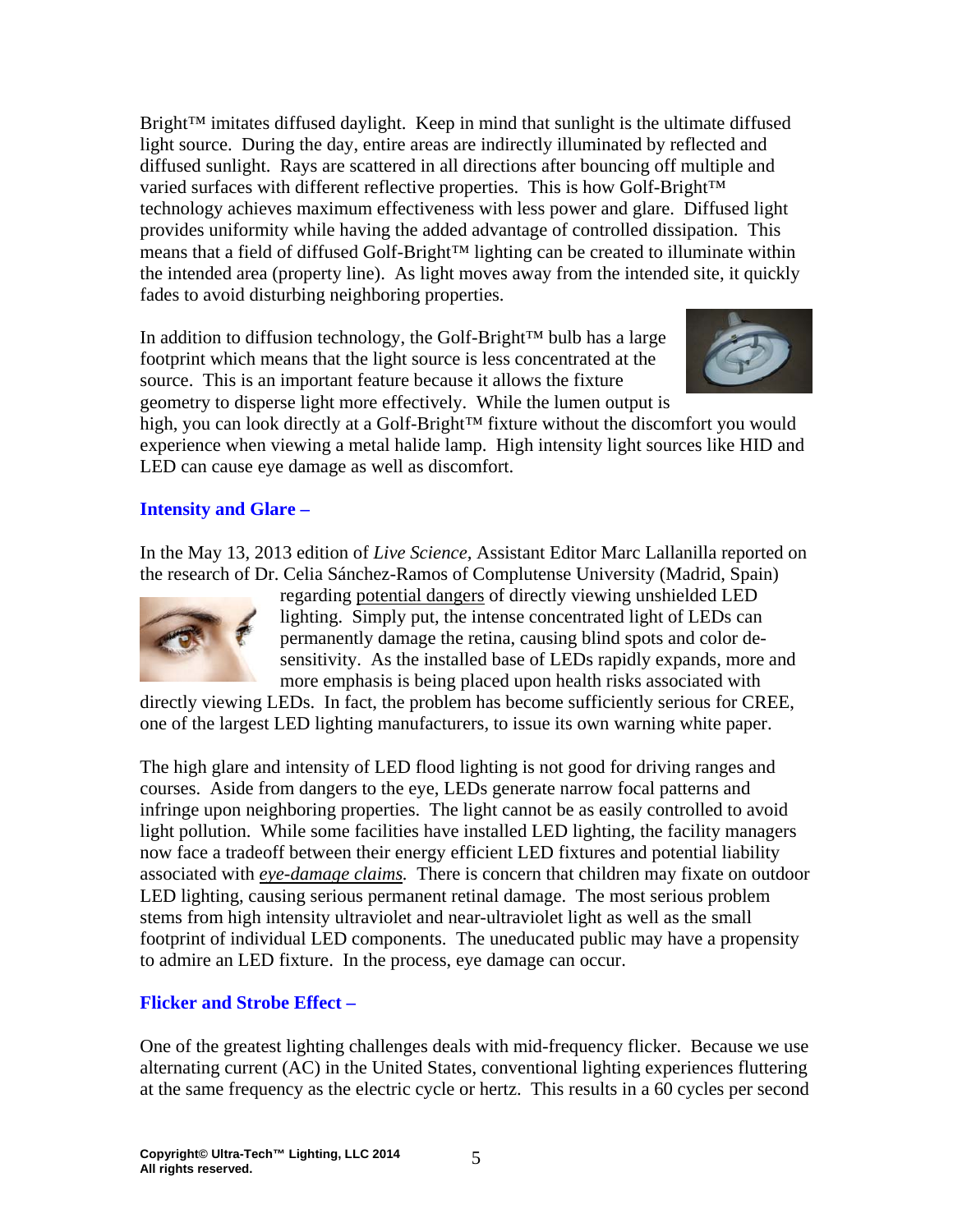to 120 cycles per second flicker. For metal halide, the light experiences a modest vibration. For LEDs, the intensity is much greater because the diode loses energy and drops significantly. Flicker literally stops the visual perception of action. This is the principle behind the strobe light that can capture still pictures of objects in motion. For tracking golf balls, a 60 cycle per second flicker removes 0.7333 feet of visual perception from an object



moving 30mph, or 44 feet per second. That would be a chip shot made with a sand wedge. Driving a ball off the tee at 150mph (220 feet per second) experiences a loss of 3.666 feet of visual perception per second. That is more than a yard for every second the ball travels at high velocity. Perception becomes more confusing as the ball slows down because the brain must adjust for the changing strobe effect. This is why it is so difficult to track a golf ball at night under conventional lighting or LEDs.

Strobe effect has been linked to major disorders that include strobe epilepsy, mood swings, sleep disruption, seasonal affective disorder (SAD), confusion, headaches, hypnotic effect, nervousness, concentration problems, and more. The problem is



increased by the amount and intensity of exposure as well as the flicker rate and drop-off. This represents a serious deficiency in popular new LED lights because of the intensity of the flicker. Many manufacturers have resorted to using drivers (ballasts) that double the AC cycle rate from 60 to 120 hertz. Although 120cps may be beyond conscious visual cognition, the brain can detect light flashes at  $1000<sup>th</sup>$  of a second. For LED floodlights, the peak to trough is dramatic. This is not good for

visualizing action at a driving range or on a golf course. Flicker can even disturb a game of miniature golf.

Golf-Bright™ fixtures use magnetic induction bulbs that do not flicker. Light is activated by alternating magnetic fields that spin atoms within a tube. The faster the cycle, the more consistent the spin. Proprietary Golf-Bright™ drivers (ballasts) operate at frequencies exceeding 250,000 cycles per second. There are no electrodes to vibrate or carry the alternating current rate to the light being emitted. No other lighting is more flicker-free.

#### **Environmentally friendly –**

Increasing environmental concerns have been addressed by Golf-Bright™ technology. For example, drivers (ballasts) are silent to avoid disturbing nocturnal wildlife like bats and canines. Since bats navigate using sound, making Golf-Bright™ silent was a key element in the design. The diffused light is also less likely to disturb other wildlife including owls and deer. All these features are increasingly important as environmental regulations become more strict and broad.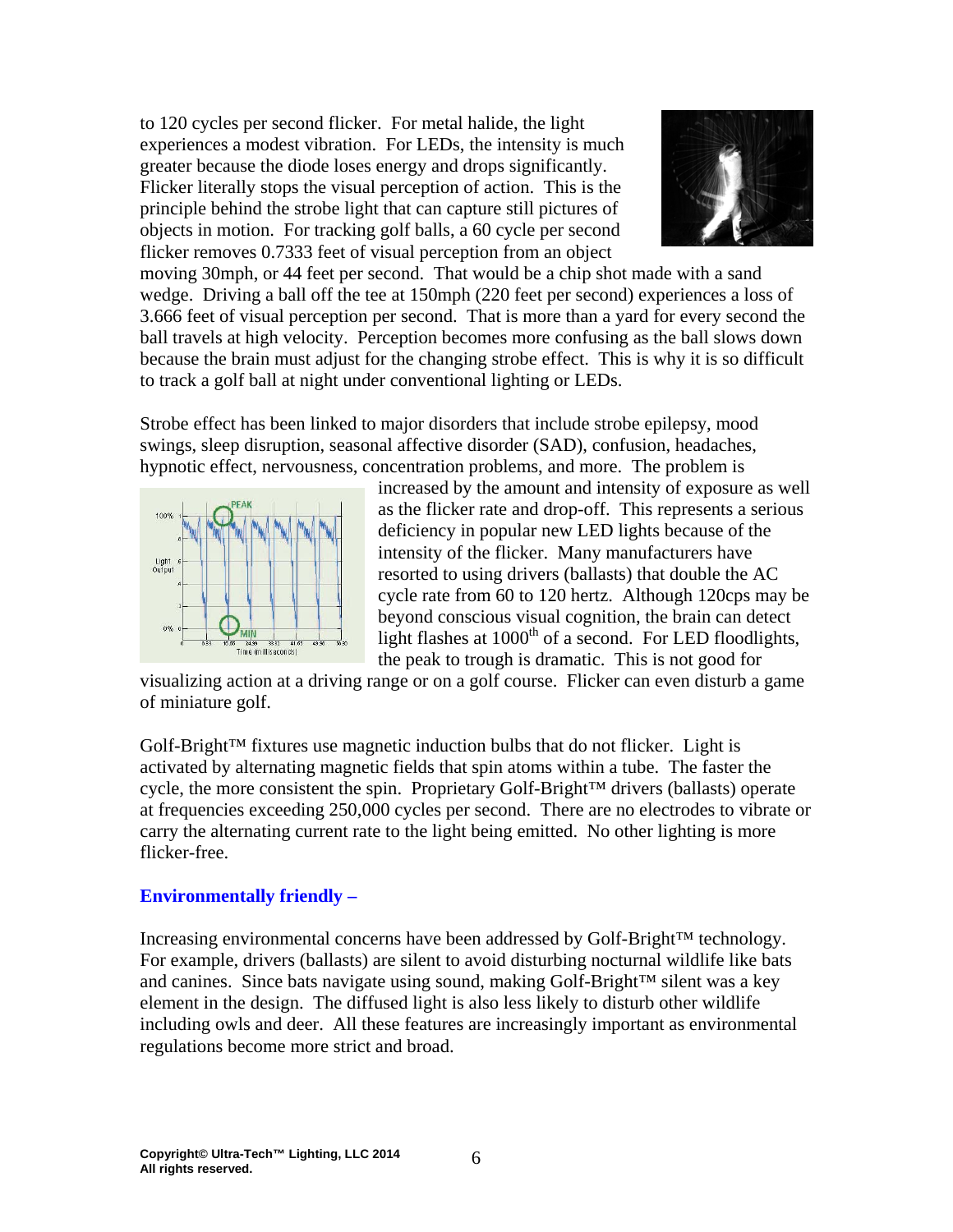An added advantage is the elimination of loud buzzing often present in metal halide ballasts that can be highly distracting. Conventional lighting can hum, buzz, and even emit high pitch noise. Golf-Bright™ fixtures are silent to comply with noise pollution guidelines.

## **Efficiency –**

From an operations standpoint, efficiency is paramount. This is where Golf-Bright™ lighting truly excels. A 300-watt Golf-Bright™ fixture can replace a 1200-watt metal halide, saving more than 75% when adding ballast overheads. For miniature golf courses, managers can replace 150-watt fixtures with 60-watt Golf-Bright™ and 400-watt conventional lighting with 150-watt Golf-Bright™. You can usually receive generous rebates and incentives for replacing conventional lighting with Golf-Bright™ fixtures.

 $G$ olf-Bright<sup>™</sup> lights go on and off instantly with no extended warm-up period. There is no need to cool down Golf-Bright™ lamps before turning them on. Temperature does not impact performance as it does for HID and fluorescent lighting. Golf-Bright™ lights operate effectively from negative 40 degrees to positive 140 degrees. The fixtures generate just enough heat to melt snow and ice, but are safe to the touch at all times.

# **Maintenance and Safety –**

With a 100,000 hour life cycle, Golf-Bright™ lights will last eleven years if they are on continuously 24 hours by 365 days. In fact, Golf-Bright™ lighting is the longest lasting of any commercially available lighting, regardless of cost. This saves more than 600% in maintenance over conventional metal halide lighting and 400% over the longest rated LEDs. Golf-Bright™ lights maintain the same performance level (lumen output) over 90% of their lifecycle. This means top performance from the day of installation until the end of the lifecycle.

Even with the extraordinary lifespan of Golf-Bright™ there are concerns about disposal and recycling. Unlike mercury vapor or fluorescent lamps, there is no dispersed mercury in Golf-Bright™ fixtures. Instead, Golf-Bright™ incorporates a solid mercury amalgam similar to the material used by dentists to fill teeth. Since there is no dispersed mercury in Golf-Bright™ bulbs, all that is needed is to clip the solid mercury from the bulb and recycle it. The rest of the bulb can be disposed of as regular metal and glass. There is no hazardous material (haz-mat) problem associated with Golf-Bright™ and no special and costly clean-up procedure if a Golf-Bright™ bulb should happen to break. Golf-Bright™ bulbs are not pressurized and will not explode. There is no vacuum or dangerous gas in the Golf-Bright™ bulb. It will not implode.

### **The Ultimate Solution –**

The Green Movement has changed the way we think about energy cost and sustainability. From energy conservation to environmental concerns like light pollution and hazardous materials… golfing establishments face new challenges. The goal in meeting these new